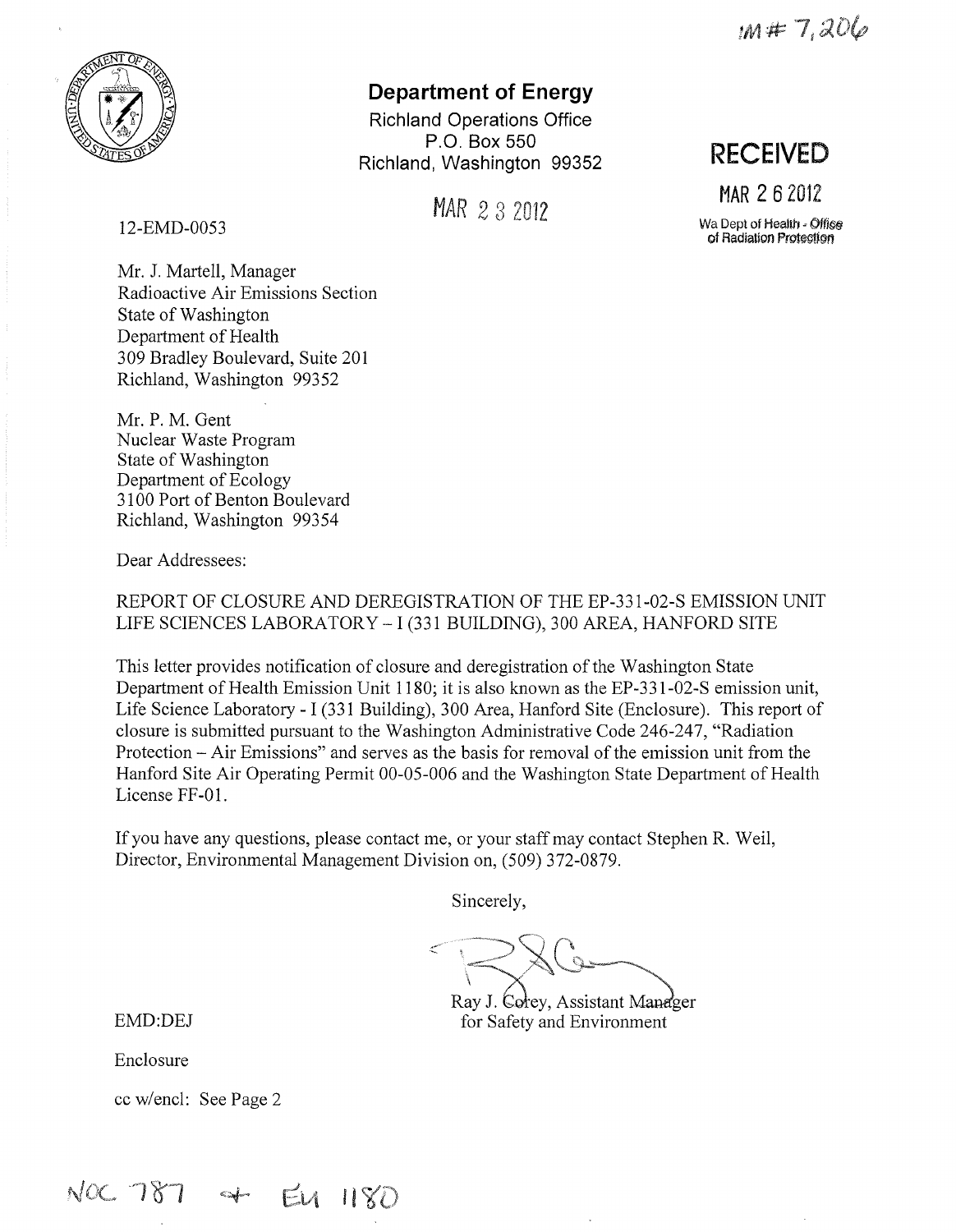Addressees 12-EMD-0053

cc w/encl: R. H. Anderson, MSA K. Attebery, WDOH J. M. Barnett, PNNL G. Bohnee, NPT J. H. Brown, PNNL S. Harris, CTUIR D. W. Hendrickson, Ecology R. Jim, YN D. Powaukee, NPT J. W. Schmidt, WDOH M. J. Stephenson, PNNL J. G. Woolard, WCH D. Zhen, EPA Administrative Record (File: 33 IBuilding) Environmental Portal, LMSI, A3-95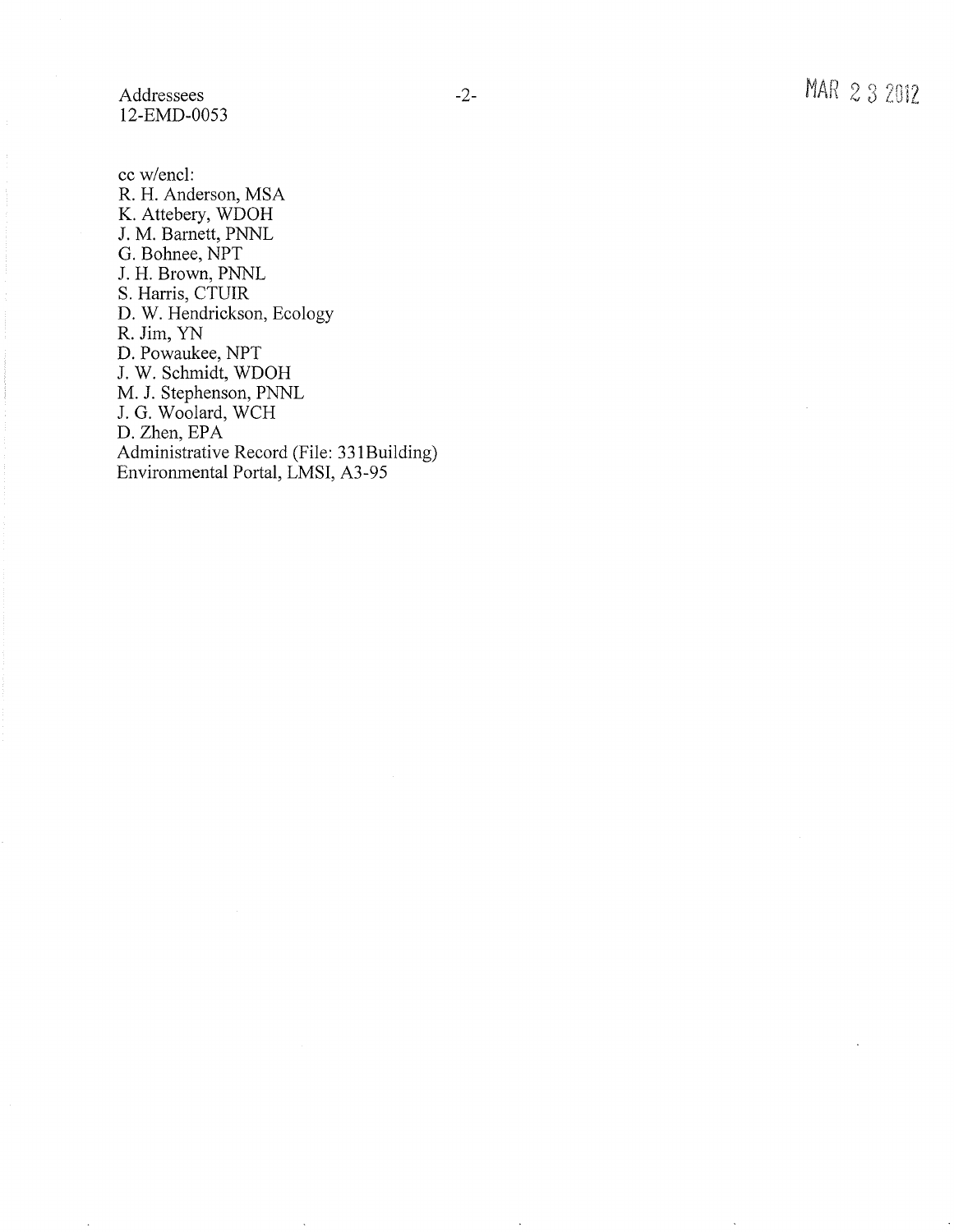## **Report of Closure/Permit Revision**

NOTE: Any increase to abated or unabated PTE requires a full NOC modification

#### **REASON FOR CHANGE**

Submittal Date: 03/2012 Submittal Type: Other Submittal

**NOC Application Revision\* Department Condition Change/ Clarification\*** 

WDOH Condition Number: AOP Condition Number:

 $\boxtimes$  **Report of Closure** 

D **ALARACT Revision\*** 

New ALARACT Rev Number:

## **PROJECT IDENTIFICATION**

| Project Title: Life Sciences Laboratory – I (331 Building), Revision 0 [EP-331-02-S] |
|--------------------------------------------------------------------------------------|
| <b>Current NOC Application Number:</b><br>NA                                         |
| AEI ID Number (AOP Emission Unit Number(s)):<br>1180                                 |
| Current WDOH Approval Letter Number(s):<br>AIR 11-302                                |
| WDOH NOC ID Number:<br>787                                                           |
|                                                                                      |

**Report of Closure** 

**Number of Attachments 3** 

## **Report of Closure and Deregistration of the EP-331-02-S Emission Unit, Life Sciences Laboratory** -I **(331 Building), 300 Area, Hanford Site**

In accordance with Washington Administration Code 246-247-080(6) this report of closure documents the cessation of operations with radioactive material with the potential for producing radioactive air emissions from the EP-331-02-S emission unit at the Life Sciences Laboratory  $-1(331)$  Building). This report also serves as the basis for removal of this emission unit from the Hanford Site Air Operating Permit #00-05-006, and the Washington State Department of Health (WDOH) FF-01 Radioactive Air Emission License.

The following information is provided wherein:

- Date of closure
- Remaining material
- Assessment of potential continued emissions
- Future plans
- Emissions control and monitoring

#### Date of Closure: January 25, 2012

Remaining material: All radioactive material has been removed from the emission unit. Radiological contamination surveys indicate there is no dispersible radioactive material (see Attachment l).

Assessment of potential continued emissions: The potential for emissions from EP-331-02-S have ceased and the emission unit has been demolished and removed (Figure I).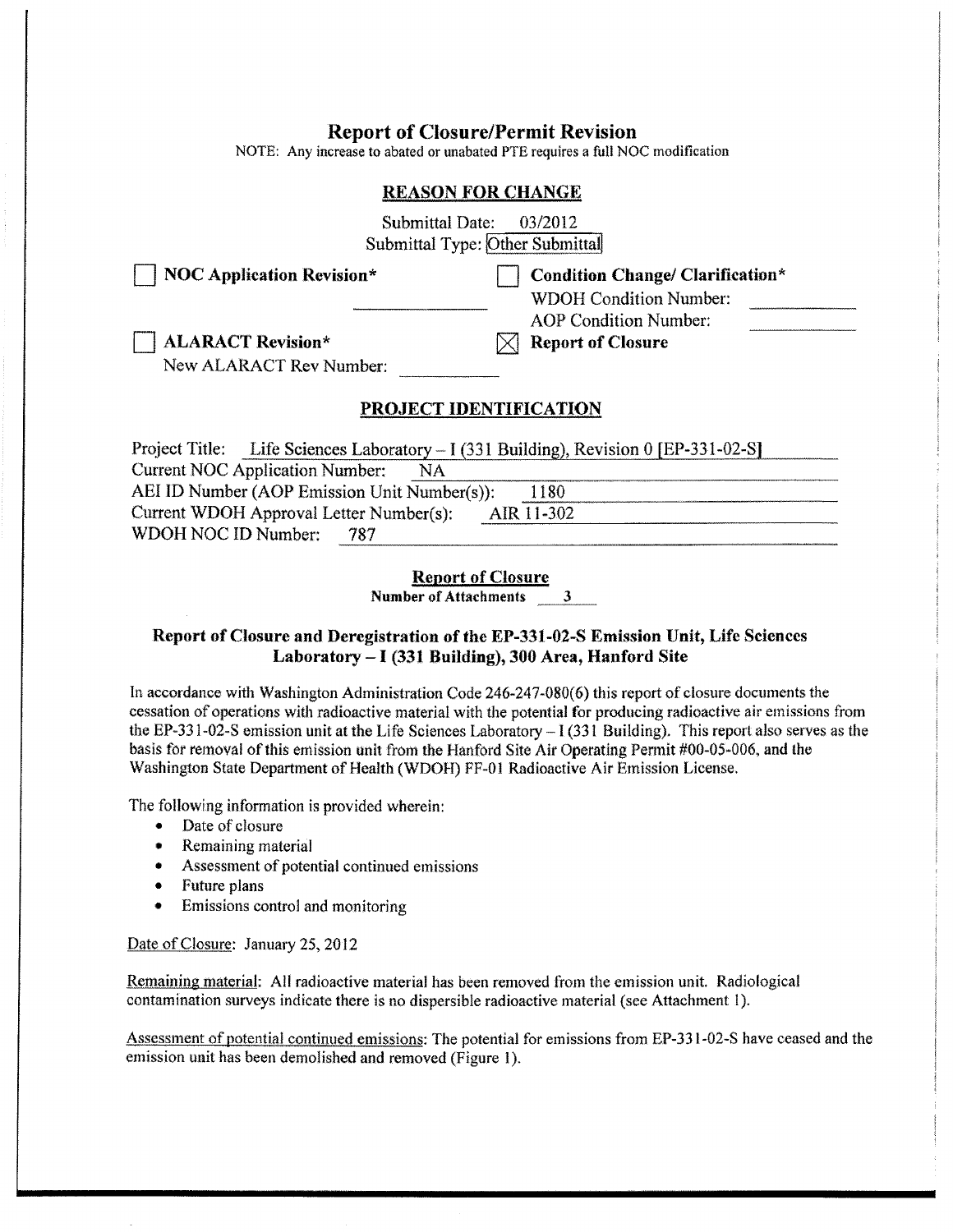Future plans: There are no future plans for this emission unit. The laboratory spaces that were served by this emission unit are now tied into the EP-33l-01-V ventilation system as authorized under NOC 808.

Emission control and monitoring: Monitoring requirements are performed using 40 CFR 61, Appendix D calculations and there are no active control requirements. Activities with the potential for radioactive air emissions have ceased through EP-331-02-S, emission controls and monitoring are no longer needed.

Based on this report of closure it is requested that emission unit EP-331-02-S be deregistered with WDOH and removed from the Hanford Site Air Operating Permit 00-05-006, and the WDOH FF-01 Radioactive Air Emission License.

Figure I. Before and After Pictures of EP-331-02-S Emission Unit



Before

After

## FOR WDOH USE ONLY

Data Entry Completed By:

Date:  $\overline{\phantom{a}}$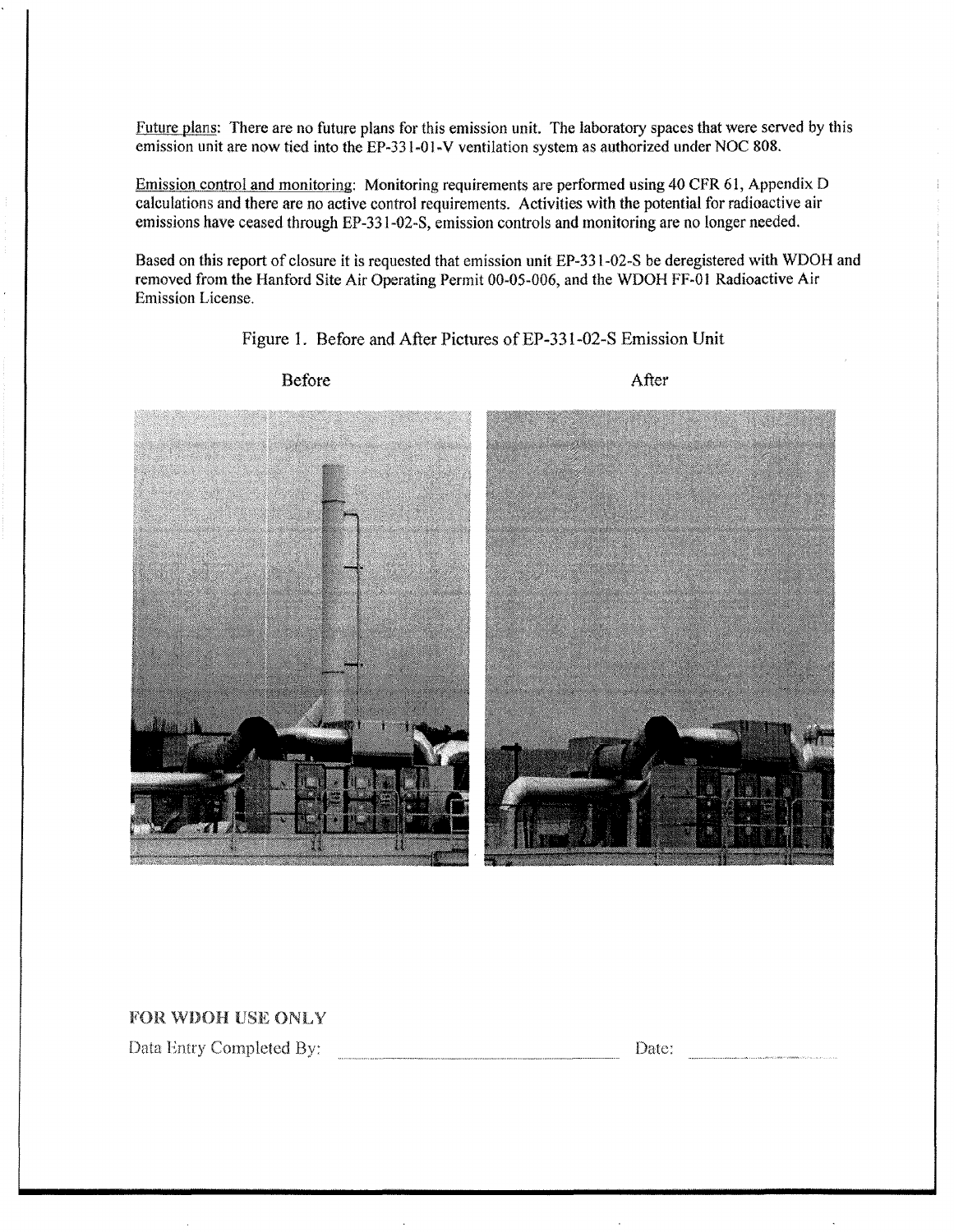| Pacific Northwest<br><b>NATIONAL LADORATION</b> |                         | <b>Survey Report Number</b><br>Radiological Control Record<br>331-12-02-007<br><b>Radiological Survey Report</b> |                  |                                                                                                                                                                                                                                                                                                                                                                                                          |                                                          |                    |                  |                                  |                     |                    |
|-------------------------------------------------|-------------------------|------------------------------------------------------------------------------------------------------------------|------------------|----------------------------------------------------------------------------------------------------------------------------------------------------------------------------------------------------------------------------------------------------------------------------------------------------------------------------------------------------------------------------------------------------------|----------------------------------------------------------|--------------------|------------------|----------------------------------|---------------------|--------------------|
| Date<br>2/2/12                                  |                         | Time<br>1500                                                                                                     |                  | Purpose of Survey: [ ] Routine [X ] Demand [ ] RCHP ventilation duct on west road                                                                                                                                                                                                                                                                                                                        |                                                          |                    |                  |                                  |                     |                    |
| Room(s) / Item(s)                               |                         |                                                                                                                  |                  | Building                                                                                                                                                                                                                                                                                                                                                                                                 | $TWD(s)$ #                                               |                    |                  | <b>RWP Number</b>                |                     |                    |
|                                                 |                         |                                                                                                                  | West side of 331 | 331                                                                                                                                                                                                                                                                                                                                                                                                      |                                                          | N/A                |                  |                                  | N/A                 |                    |
|                                                 |                         |                                                                                                                  |                  | M1                                                                                                                                                                                                                                                                                                                                                                                                       | (5) inside of duct<br>inside of duct                     |                    |                  |                                  |                     |                    |
|                                                 |                         |                                                                                                                  |                  |                                                                                                                                                                                                                                                                                                                                                                                                          |                                                          |                    |                  |                                  |                     |                    |
|                                                 |                         |                                                                                                                  |                  |                                                                                                                                                                                                                                                                                                                                                                                                          |                                                          |                    |                  |                                  |                     |                    |
|                                                 |                         |                                                                                                                  |                  |                                                                                                                                                                                                                                                                                                                                                                                                          |                                                          |                    |                  |                                  |                     |                    |
|                                                 |                         |                                                                                                                  |                  |                                                                                                                                                                                                                                                                                                                                                                                                          |                                                          |                    |                  |                                  |                     |                    |
|                                                 |                         |                                                                                                                  |                  |                                                                                                                                                                                                                                                                                                                                                                                                          |                                                          |                    |                  |                                  |                     |                    |
|                                                 |                         |                                                                                                                  |                  |                                                                                                                                                                                                                                                                                                                                                                                                          | Dose Rate Measurements                                   |                    |                  |                                  |                     |                    |
|                                                 | <b>Item Description</b> |                                                                                                                  | $f$ nst, #       | <b>Distance</b><br>OW                                                                                                                                                                                                                                                                                                                                                                                    | CW                                                       | CF <sub>Bris</sub> | $m$ em/h $\beta$ | $CF_{Gsmana}$<br>mrem/h $\gamma$ | CF <sub>other</sub> | Smear#             |
|                                                 |                         |                                                                                                                  |                  |                                                                                                                                                                                                                                                                                                                                                                                                          |                                                          |                    |                  |                                  |                     |                    |
|                                                 |                         |                                                                                                                  |                  |                                                                                                                                                                                                                                                                                                                                                                                                          |                                                          |                    |                  |                                  |                     |                    |
|                                                 |                         |                                                                                                                  |                  |                                                                                                                                                                                                                                                                                                                                                                                                          |                                                          |                    |                  |                                  |                     |                    |
|                                                 |                         |                                                                                                                  |                  |                                                                                                                                                                                                                                                                                                                                                                                                          |                                                          |                    |                  |                                  |                     |                    |
|                                                 |                         |                                                                                                                  |                  |                                                                                                                                                                                                                                                                                                                                                                                                          | <b>Contamination Measurements</b>                        |                    |                  |                                  |                     |                    |
| #                                               |                         |                                                                                                                  | Location         |                                                                                                                                                                                                                                                                                                                                                                                                          | ß-7                                                      | $inst.$ #          | β-γ CF           | U.                               | inst. #             | $\alpha$ CF        |
| $1 - 5$                                         |                         |                                                                                                                  | Inside of duct   |                                                                                                                                                                                                                                                                                                                                                                                                          | < MDA                                                    | 2                  | 2.6              | $<$ MDA                          | 2<br>1              | 2.9                |
| M1                                              |                         |                                                                                                                  | Inside of duct   |                                                                                                                                                                                                                                                                                                                                                                                                          | $<$ MDA                                                  | 1                  | 3.15             | $MDA$                            |                     | 6,75               |
|                                                 |                         |                                                                                                                  |                  |                                                                                                                                                                                                                                                                                                                                                                                                          |                                                          |                    |                  |                                  |                     |                    |
|                                                 |                         |                                                                                                                  |                  |                                                                                                                                                                                                                                                                                                                                                                                                          |                                                          |                    |                  |                                  |                     |                    |
|                                                 |                         |                                                                                                                  |                  |                                                                                                                                                                                                                                                                                                                                                                                                          |                                                          |                    |                  |                                  |                     |                    |
|                                                 |                         |                                                                                                                  |                  |                                                                                                                                                                                                                                                                                                                                                                                                          |                                                          |                    |                  |                                  |                     |                    |
|                                                 |                         |                                                                                                                  |                  |                                                                                                                                                                                                                                                                                                                                                                                                          |                                                          |                    |                  |                                  |                     |                    |
|                                                 | <b>Instruments Used</b> |                                                                                                                  |                  |                                                                                                                                                                                                                                                                                                                                                                                                          |                                                          |                    |                  |                                  |                     |                    |
|                                                 |                         | 6.                                                                                                               | 1. SCLL8-0668    |                                                                                                                                                                                                                                                                                                                                                                                                          | 2. SCLL4-0023                                            | 8.                 |                  | 9.                               |                     |                    |
|                                                 |                         |                                                                                                                  |                  | Signature on this survey form indicates that 1) the instruments above have been source checked in accordance with RCP-5.5.06,<br>Portable Radiological Survey Instruments, and 2) RCT actions in the applicable TWDs related to this job have been reviewed in                                                                                                                                           | 7.                                                       |                    |                  |                                  |                     |                    |
|                                                 |                         | $\boxed{\text{DM}}$ = Direct Survey (dpm/100cm <sup>2</sup> )                                                    |                  | accordance with RCP-3.4.09, Radiological Job Coverage and Emergency Response.<br>### = overwh gemma ###. [3 = mrem/h beta ### n] = mrem/h whole body neutron = # = mrem/h Contact = E = mrem/h Extremity<br>$\boxed{\text{M#}}$ = Smear (dpm/smear) $\angle$ = Air Sample $\textcircled{\tiny{2}}$ = Technical Smear (dpm/100 cm <sup>2</sup> ) $\rightarrow$ = Special Smear (dpm/100 cm <sup>2</sup> ) |                                                          |                    |                  |                                  |                     |                    |
|                                                 | Lodlum $2200 = 5$       | dpm/ji--y                                                                                                        |                  | <mda: (i.e.,="" 10.<="" 2929)="" and="" are="" bc-4,="" counters="" exhibit="" field="" for="" found="" in="" instruments="" ludium="" mdas="" portable="" radiological="" rcp-5.5.11,="" sac-4,="" survey="" surveys,="" td=""><td></td><td></td><td></td><td></td><td></td><td></td></mda:>                                                                                                            |                                                          |                    |                  |                                  |                     |                    |
| J. Zeilstra                                     |                         | RPT Name and Signature<br>سمار وراير<br>$\mathcal{L}$                                                            |                  | Date<br>February 2, 2012                                                                                                                                                                                                                                                                                                                                                                                 | Reviewed By RPT Sylpbur Manager<br>Holly Black-Kania / / |                    |                  |                                  |                     | <b>LERDAR SDIA</b> |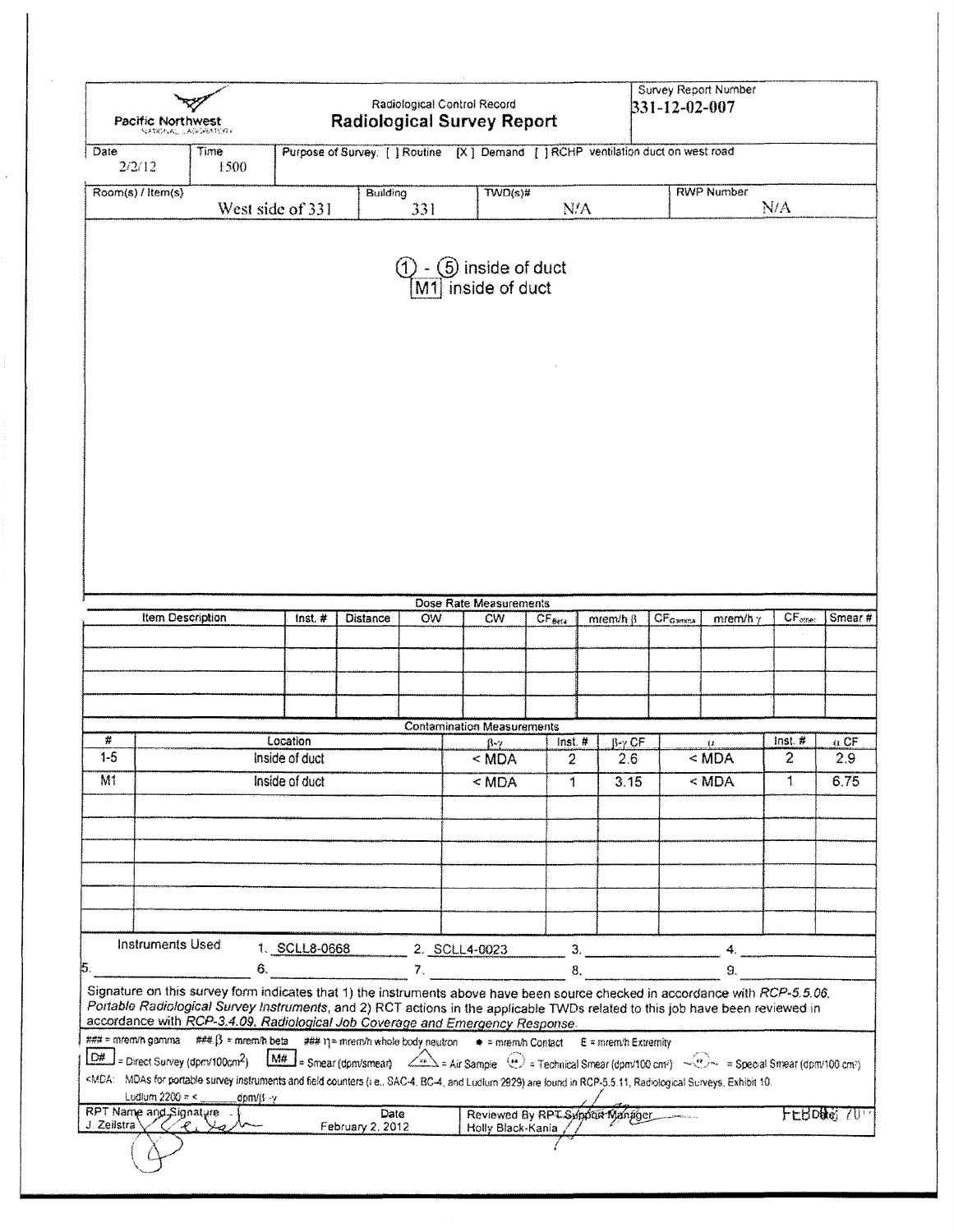| <b>Pacific Northwest</b>                      | NATIONAL CASCRATION                                                                                                                                                                                                                                                                                                                                                                                                                                                                                                                                                                                                                                                                                                                      |                                                                                                                                                                      |                          |              | Radiological Control Record<br><b>Radiological Survey Report</b> |                         |                                |                      | <b>Survey Report Number</b><br>331-12-01-070 |                     |             |
|-----------------------------------------------|------------------------------------------------------------------------------------------------------------------------------------------------------------------------------------------------------------------------------------------------------------------------------------------------------------------------------------------------------------------------------------------------------------------------------------------------------------------------------------------------------------------------------------------------------------------------------------------------------------------------------------------------------------------------------------------------------------------------------------------|----------------------------------------------------------------------------------------------------------------------------------------------------------------------|--------------------------|--------------|------------------------------------------------------------------|-------------------------|--------------------------------|----------------------|----------------------------------------------|---------------------|-------------|
| Date<br>1/30/12                               | Time<br>1400                                                                                                                                                                                                                                                                                                                                                                                                                                                                                                                                                                                                                                                                                                                             | Purpose of Survey: [ ] Routine [X ] Demand [ ] RCHP Vent. duct from roof to ceiling Constr.                                                                          |                          |              |                                                                  |                         |                                |                      |                                              |                     |             |
| $Room(s)$ / item(s)                           | West end roof                                                                                                                                                                                                                                                                                                                                                                                                                                                                                                                                                                                                                                                                                                                            |                                                                                                                                                                      | <b>Building</b>          | 331          | $\overline{\text{TWD}(s)}$ #                                     |                         | N/A                            |                      | <b>RWP Number</b>                            | RPT1                |             |
|                                               |                                                                                                                                                                                                                                                                                                                                                                                                                                                                                                                                                                                                                                                                                                                                          |                                                                                                                                                                      |                          |              |                                                                  |                         |                                |                      |                                              |                     |             |
| roof                                          |                                                                                                                                                                                                                                                                                                                                                                                                                                                                                                                                                                                                                                                                                                                                          |                                                                                                                                                                      |                          | $\mathbf{2}$ | <u>_01 J</u>                                                     |                         |                                |                      |                                              |                     |             |
|                                               | <b>Item Description</b>                                                                                                                                                                                                                                                                                                                                                                                                                                                                                                                                                                                                                                                                                                                  | $lnst.$ #                                                                                                                                                            | Distance                 | OW           | CW                                                               | <b>CF<sub>BMA</sub></b> | mrem/h ß                       | CF <sub>Garana</sub> | $m$ em/h $y$                                 | 30cm                | Smear#      |
|                                               |                                                                                                                                                                                                                                                                                                                                                                                                                                                                                                                                                                                                                                                                                                                                          |                                                                                                                                                                      |                          |              |                                                                  |                         |                                |                      |                                              |                     |             |
| #                                             |                                                                                                                                                                                                                                                                                                                                                                                                                                                                                                                                                                                                                                                                                                                                          | Location                                                                                                                                                             |                          |              | <b>Contamination Measurements</b><br>{}-∍                        | Inst. #                 | $\mathbb{F}$ y CF              |                      | $\ell t$                                     | inst. #             | $\alpha$ CF |
| $1 - 2$                                       |                                                                                                                                                                                                                                                                                                                                                                                                                                                                                                                                                                                                                                                                                                                                          | Inside duct                                                                                                                                                          |                          |              | $<$ MDA                                                          | 1                       | 2.6                            |                      | $<$ MDA                                      | 1                   | 2.9         |
| D1                                            |                                                                                                                                                                                                                                                                                                                                                                                                                                                                                                                                                                                                                                                                                                                                          | Inside duct                                                                                                                                                          |                          |              | < MDA                                                            | $\overline{2}$          | 3.15                           |                      | < MDA                                        | $\overline{2}$      | 6.75        |
|                                               |                                                                                                                                                                                                                                                                                                                                                                                                                                                                                                                                                                                                                                                                                                                                          |                                                                                                                                                                      |                          |              |                                                                  |                         |                                |                      |                                              |                     |             |
|                                               |                                                                                                                                                                                                                                                                                                                                                                                                                                                                                                                                                                                                                                                                                                                                          |                                                                                                                                                                      |                          |              |                                                                  |                         |                                |                      |                                              |                     |             |
| <b>Instruments Used</b>                       | 6.                                                                                                                                                                                                                                                                                                                                                                                                                                                                                                                                                                                                                                                                                                                                       | 1. SCLL4-0023                                                                                                                                                        |                          |              | 2. SCLL8-0668                                                    |                         | 3.<br>8.                       |                      | 9.                                           |                     |             |
| ### = mrem/h gamma<br> D# <br>Ludlum 2200 = < | Signature on this survey form indicates that 1) the instruments above have been source checked in accordance with RCP-5.5.06,<br>Portable Radiological Survey Instruments, and 2) RCT actions in the applicable TWDs related to this job have been reviewed in<br>accordance with RCP-3.4.09, Radiological Job Coverage and Emergency Response<br>### $\beta$ = mrem/h beta ### $\eta$ = mrem/h whole body neutron $\bullet$ = mrem/h Contact<br>= Direct Survey (dpm/100cm <sup>2</sup> )<br><mda: (i.e.,="" 10.<br="" 2929)="" and="" are="" bc-4,="" counters="" exhibit="" field="" for="" found="" in="" instruments="" ludium="" mdas="" portable="" radiological="" rcp-5.5.11,="" sac-4,="" survey="" surveys,="">dom/B-y</mda:> | $\boxed{\text{MH}}$ = Smear (dpn/smear) $\angle$ = Air Sample $\odot$ = Technical Smear (dpn/100 cm <sup>2</sup> ) $\sim$ = Special Smear (dpn/100 cm <sup>2</sup> ) |                          |              |                                                                  |                         | E = mrem/h Extremity           |                      |                                              |                     |             |
| RPT Name and Signature                        | J. Zeilstra X 1/02 2010                                                                                                                                                                                                                                                                                                                                                                                                                                                                                                                                                                                                                                                                                                                  |                                                                                                                                                                      | Date<br>January 30, 2012 |              | H. Black-Kania                                                   |                         | Reviewed By RP Support Manager |                      |                                              | <b>JAN 39012012</b> |             |
|                                               |                                                                                                                                                                                                                                                                                                                                                                                                                                                                                                                                                                                                                                                                                                                                          |                                                                                                                                                                      |                          |              |                                                                  |                         |                                |                      |                                              |                     |             |